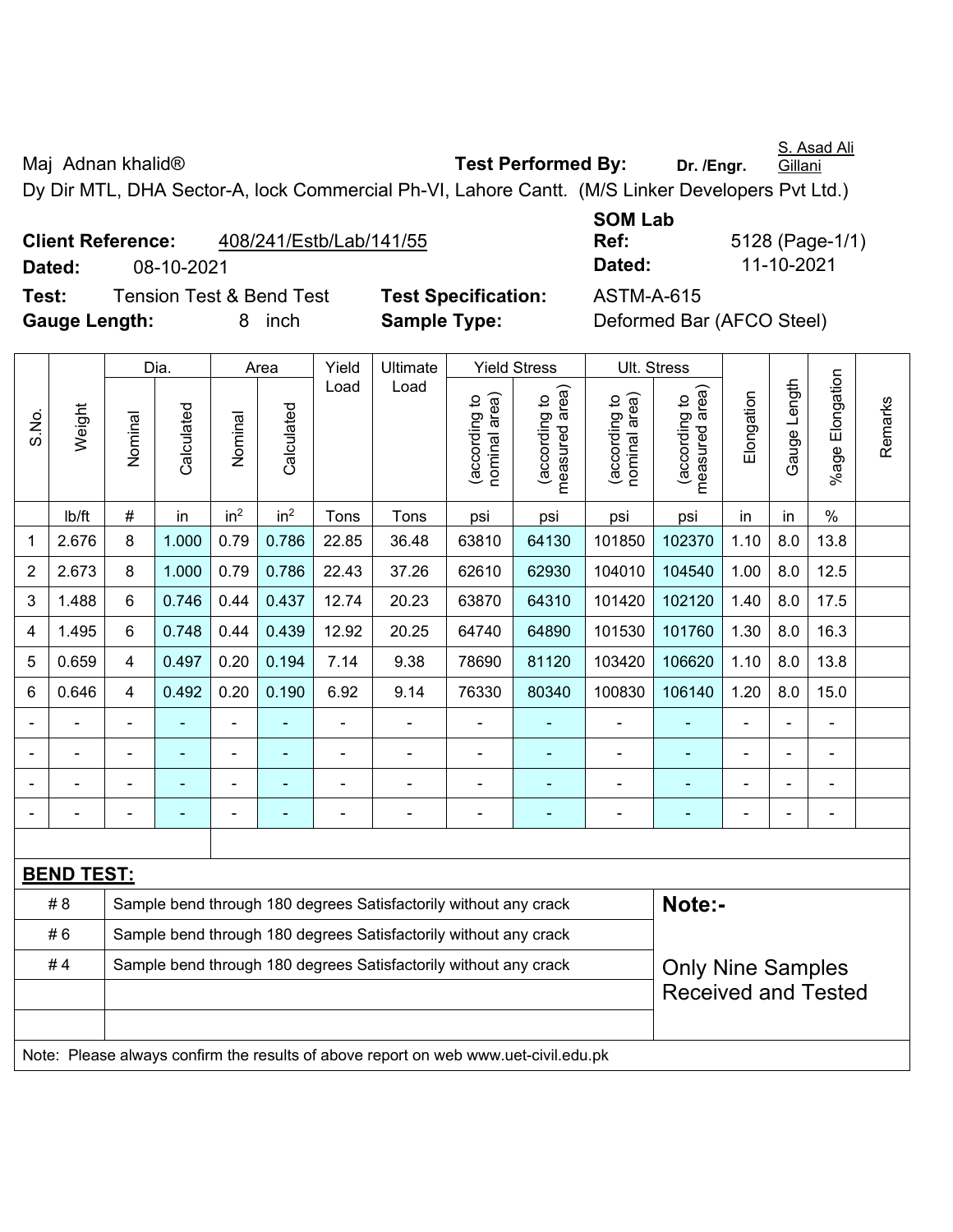Syed Mohsin Ali **Test Performed By:** Dr. /Engr. S. Asad Ali **Gillani** Resident Engineer, QA/QC, Department, Bahria Town, (Pvt) Ltd Lahore

**Client Reference:** QA/QC-Steel-2405 **Dated:** 07-10-2021 **Dated:** 11-10-2021 **Test:** Tension Test & Bend Test **Test Specification:** ASTM-A-615 **Gauge Length:** 8 inch **Sample Type:** Deformed Bar (FF Steel)

**SOM Lab Ref:** 5129(Page-1/1)

| S.No.                                                                               | Weight         |                           | Dia.           | Area            |                          | Yield                    | Ultimate                                                         | <b>Yield Stress</b>            |                                 | Ult. Stress                    |                                 |                            |                |                          |         |  |  |
|-------------------------------------------------------------------------------------|----------------|---------------------------|----------------|-----------------|--------------------------|--------------------------|------------------------------------------------------------------|--------------------------------|---------------------------------|--------------------------------|---------------------------------|----------------------------|----------------|--------------------------|---------|--|--|
|                                                                                     |                | Nominal                   | Calculated     | Nominal         | Calculated               | Load                     | Load                                                             | nominal area)<br>(according to | (according to<br>measured area) | nominal area)<br>(according to | (according to<br>measured area) | Elongation                 | Gauge Length   | %age Elongation          | Remarks |  |  |
|                                                                                     | Ib/ft          | $\#$                      | in             | in <sup>2</sup> | in <sup>2</sup>          | Tons                     | Tons                                                             | psi                            | psi                             | psi                            | psi                             | in                         | in             | $\%$                     |         |  |  |
| 1                                                                                   | 0.608          | $\overline{4}$            | 0.477          | 0.20            | 0.179                    | 6.93                     | 9.17                                                             | 76440                          | 85410                           | 101170                         | 113040                          | 1.10                       | 8.0            | 13.8                     |         |  |  |
| $\overline{2}$                                                                      | 0.609          | $\overline{4}$            | 0.477          | 0.20            | 0.179                    | 6.75                     | 9.02                                                             | 74420                          | 83150                           | 99480                          | 111150                          | 1.10                       | 8.0            | 13.8                     |         |  |  |
|                                                                                     | Ē,             | $\blacksquare$            | ä,             | ÷,              | $\overline{\phantom{a}}$ | $\overline{\phantom{0}}$ | $\overline{a}$                                                   | $\blacksquare$                 |                                 | $\blacksquare$                 | ÷                               | $\blacksquare$             | $\blacksquare$ | $\blacksquare$           |         |  |  |
|                                                                                     | $\blacksquare$ | $\blacksquare$            | ä,             | $\blacksquare$  | $\blacksquare$           | $\blacksquare$           | $\blacksquare$                                                   | $\blacksquare$                 | ÷                               | $\overline{\phantom{a}}$       | $\blacksquare$                  | $\blacksquare$             | $\blacksquare$ | $\blacksquare$           |         |  |  |
|                                                                                     | $\overline{a}$ | $\blacksquare$            | $\blacksquare$ | $\blacksquare$  | $\overline{\phantom{a}}$ | $\blacksquare$           | $\blacksquare$                                                   |                                | $\blacksquare$                  | $\blacksquare$                 | ۰                               | $\blacksquare$             |                | $\blacksquare$           |         |  |  |
|                                                                                     |                | $\blacksquare$            | $\blacksquare$ | $\blacksquare$  | $\blacksquare$           | ä,                       | $\blacksquare$                                                   | ä,                             |                                 | $\blacksquare$                 | ÷,                              | $\blacksquare$             |                | $\blacksquare$           |         |  |  |
|                                                                                     |                | Ē,                        |                | $\blacksquare$  |                          |                          | $\blacksquare$                                                   | L,                             |                                 | ä,                             | L.                              |                            |                | $\blacksquare$           |         |  |  |
|                                                                                     |                |                           |                | $\blacksquare$  |                          |                          |                                                                  | $\blacksquare$                 |                                 | $\sim$                         |                                 | $\sim$                     |                | $\overline{\phantom{0}}$ |         |  |  |
|                                                                                     |                |                           |                | $\blacksquare$  |                          |                          |                                                                  |                                |                                 |                                |                                 |                            |                | $\blacksquare$           |         |  |  |
|                                                                                     |                |                           |                | $\blacksquare$  |                          | ÷                        | $\blacksquare$                                                   | $\blacksquare$                 |                                 | $\blacksquare$                 | ä,                              |                            |                | $\blacksquare$           |         |  |  |
|                                                                                     |                |                           |                |                 |                          |                          |                                                                  |                                |                                 |                                |                                 |                            |                |                          |         |  |  |
| <b>BEND TEST:</b>                                                                   |                |                           |                |                 |                          |                          |                                                                  |                                |                                 |                                |                                 |                            |                |                          |         |  |  |
|                                                                                     | #4             |                           |                |                 |                          |                          | Sample bend through 180 degrees Satisfactorily without any crack |                                |                                 |                                | Note:-                          |                            |                |                          |         |  |  |
|                                                                                     |                |                           |                |                 |                          |                          |                                                                  |                                |                                 |                                |                                 |                            |                |                          |         |  |  |
|                                                                                     |                | <b>Only Three Samples</b> |                |                 |                          |                          |                                                                  |                                |                                 |                                |                                 |                            |                |                          |         |  |  |
|                                                                                     |                |                           |                |                 |                          |                          |                                                                  |                                |                                 |                                |                                 | <b>Received and Tested</b> |                |                          |         |  |  |
|                                                                                     |                |                           |                |                 |                          |                          |                                                                  |                                |                                 |                                |                                 |                            |                |                          |         |  |  |
| Note: Please always confirm the results of above report on web www.uet-civil.edu.pk |                |                           |                |                 |                          |                          |                                                                  |                                |                                 |                                |                                 |                            |                |                          |         |  |  |
|                                                                                     |                |                           |                |                 |                          |                          |                                                                  |                                |                                 |                                |                                 |                            |                |                          |         |  |  |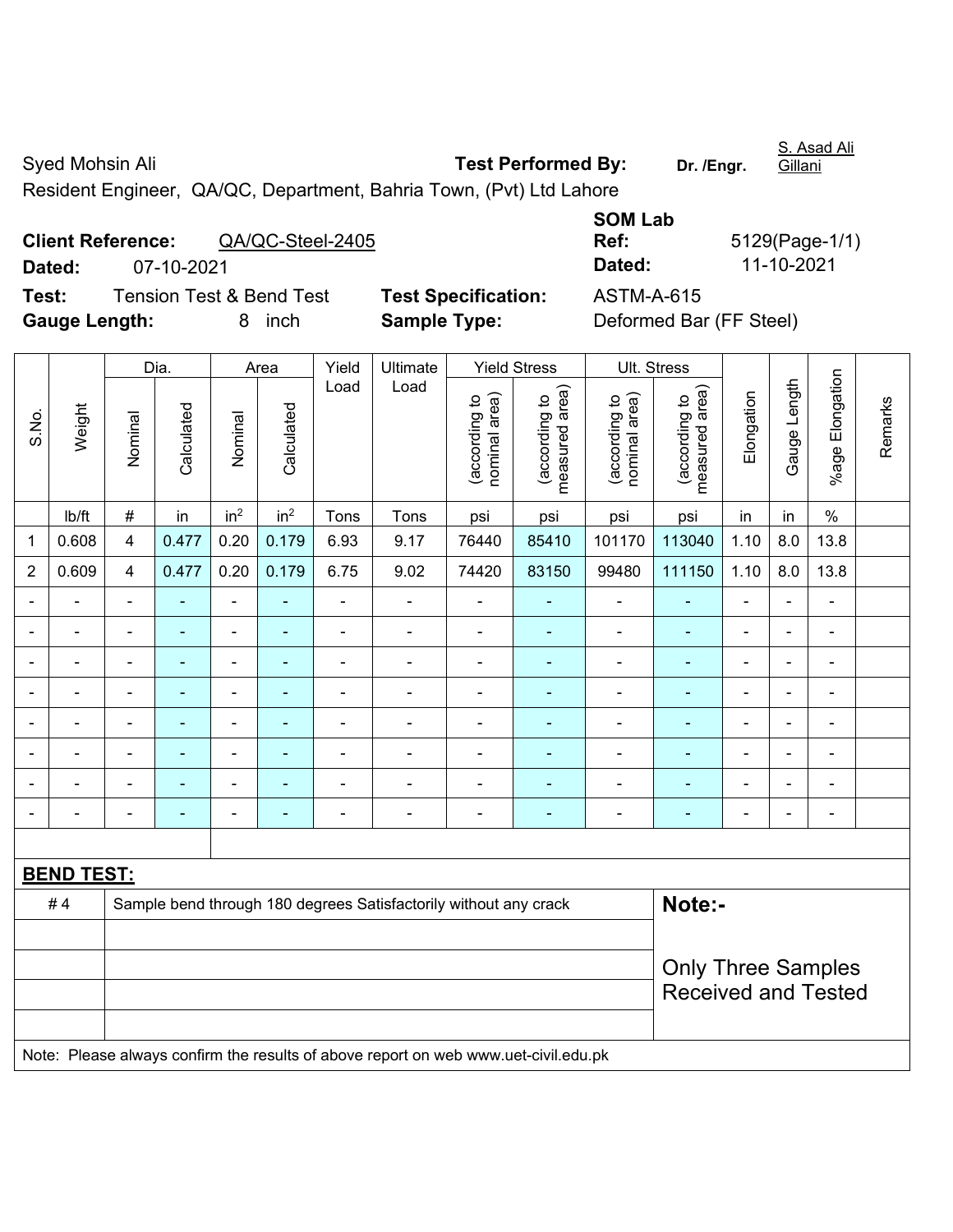Sub Divisional Officer **Test Performed By:** Dr. /Engr. **SAsad Ali Gillani** Sub Divisional Officer Buildings Sub Division, Pattoki

**Client Reference:** 96/P

**Dated:** 07-10-2021 **Dated:** 11-10-2021

**Test:** Tension Test & Bend Test **Test Specification:** ASTM-A-615 **Gauge Length:** 8 inch **Sample Type:** Deformed Bar

**SOM Lab Ref:** 5130(Page-1/1)

|                | Weight            |                | Dia.<br>Area           |                              |                 | Yield<br>Ultimate        |                                                                                     | <b>Yield Stress</b> | Ult. Stress                    |                                 |                                |                                 |                |                          |                      |         |
|----------------|-------------------|----------------|------------------------|------------------------------|-----------------|--------------------------|-------------------------------------------------------------------------------------|---------------------|--------------------------------|---------------------------------|--------------------------------|---------------------------------|----------------|--------------------------|----------------------|---------|
| S.No.          |                   |                | Nominal                | Calculated                   | Nominal         | Calculated               | Load                                                                                | Load                | (according to<br>nominal area) | (according to<br>measured area) | (according to<br>nominal area) | (according to<br>measured area) | Elongation     | Gauge Length             | Elongation<br>%age l | Remarks |
|                | Ib/ft             | $\#$           | in                     | in <sup>2</sup>              | in <sup>2</sup> | Tons                     | Tons                                                                                | psi                 | psi                            | psi                             | psi                            | in                              | in             | $\%$                     |                      |         |
| 1              | 1.505             | $6\phantom{a}$ | 0.750                  | 0.44                         | 0.442           | 12.81                    | 19.72                                                                               | 64230               | 63940                          | 98870                           | 98420                          | 1.40                            | 8.0            | 17.5                     |                      |         |
| $\overline{2}$ | 1.508             | $6\phantom{1}$ | 0.751                  | 0.44                         | 0.443           | 12.74                    | 19.90                                                                               | 63870               | 63440                          | 99740                           | 99060                          | 1.30                            | 8.0            | 16.3                     |                      |         |
| 3              | 0.640             | $\overline{4}$ | 0.489                  | 0.20                         | 0.188           | 7.00                     | 10.42                                                                               | 77230               | 82160                          | 114880                          | 122210                         | 1.00                            | 8.0            | 12.5                     |                      |         |
| 4              | 0.643             | $\overline{4}$ | 0.491                  | 0.20                         | 0.189           | 6.93                     | 10.40                                                                               | 76440               | 80890                          | 114660                          | 121330                         | 1.00                            | 8.0            | 12.5                     |                      |         |
|                | $\blacksquare$    | $\blacksquare$ | ٠                      | $\overline{\phantom{a}}$     | $\blacksquare$  | $\blacksquare$           | $\blacksquare$                                                                      | $\blacksquare$      | $\blacksquare$                 | $\blacksquare$                  | $\blacksquare$                 | $\blacksquare$                  | $\blacksquare$ | $\blacksquare$           |                      |         |
|                | ÷.                | $\blacksquare$ | $\blacksquare$         | $\overline{\phantom{a}}$     | $\blacksquare$  | $\blacksquare$           | ÷,                                                                                  | $\blacksquare$      | $\blacksquare$                 | $\blacksquare$                  | $\blacksquare$                 | $\blacksquare$                  |                | $\blacksquare$           |                      |         |
|                |                   |                | ÷                      | ÷,                           |                 | L,                       | ä,                                                                                  | $\blacksquare$      | ÷                              | $\blacksquare$                  | ÷                              | $\blacksquare$                  |                | ä,                       |                      |         |
|                |                   |                |                        | $\qquad \qquad \blacksquare$ |                 | $\overline{\phantom{0}}$ | $\blacksquare$                                                                      | $\blacksquare$      |                                | $\blacksquare$                  | ۰                              |                                 |                | $\overline{a}$           |                      |         |
|                |                   |                | $\blacksquare$         | ۰                            |                 |                          |                                                                                     | $\blacksquare$      | ۰                              | $\blacksquare$                  | ۰                              | $\blacksquare$                  |                | $\blacksquare$           |                      |         |
|                |                   |                | $\blacksquare$         | $\overline{\phantom{a}}$     |                 | Ē,                       | Ē,                                                                                  | $\blacksquare$      | ۰                              | $\blacksquare$                  | ÷                              | $\blacksquare$                  | ÷              | $\overline{\phantom{0}}$ |                      |         |
|                |                   |                |                        |                              |                 |                          |                                                                                     |                     |                                |                                 |                                |                                 |                |                          |                      |         |
|                | <b>BEND TEST:</b> |                |                        |                              |                 |                          |                                                                                     |                     |                                |                                 |                                |                                 |                |                          |                      |         |
|                |                   |                | No Bend test performed |                              |                 |                          |                                                                                     |                     |                                |                                 | Note:-                         |                                 |                |                          |                      |         |
|                |                   |                |                        |                              |                 |                          |                                                                                     |                     |                                |                                 |                                |                                 |                |                          |                      |         |
|                |                   |                |                        |                              |                 |                          |                                                                                     |                     |                                |                                 | <b>Only Four Samples</b>       |                                 |                |                          |                      |         |
|                |                   |                |                        |                              |                 |                          |                                                                                     |                     |                                | <b>Received and Tested</b>      |                                |                                 |                |                          |                      |         |
|                |                   |                |                        |                              |                 |                          |                                                                                     |                     |                                |                                 |                                |                                 |                |                          |                      |         |
|                |                   |                |                        |                              |                 |                          | Note: Please always confirm the results of above report on web www.uet-civil.edu.pk |                     |                                |                                 |                                |                                 |                |                          |                      |         |